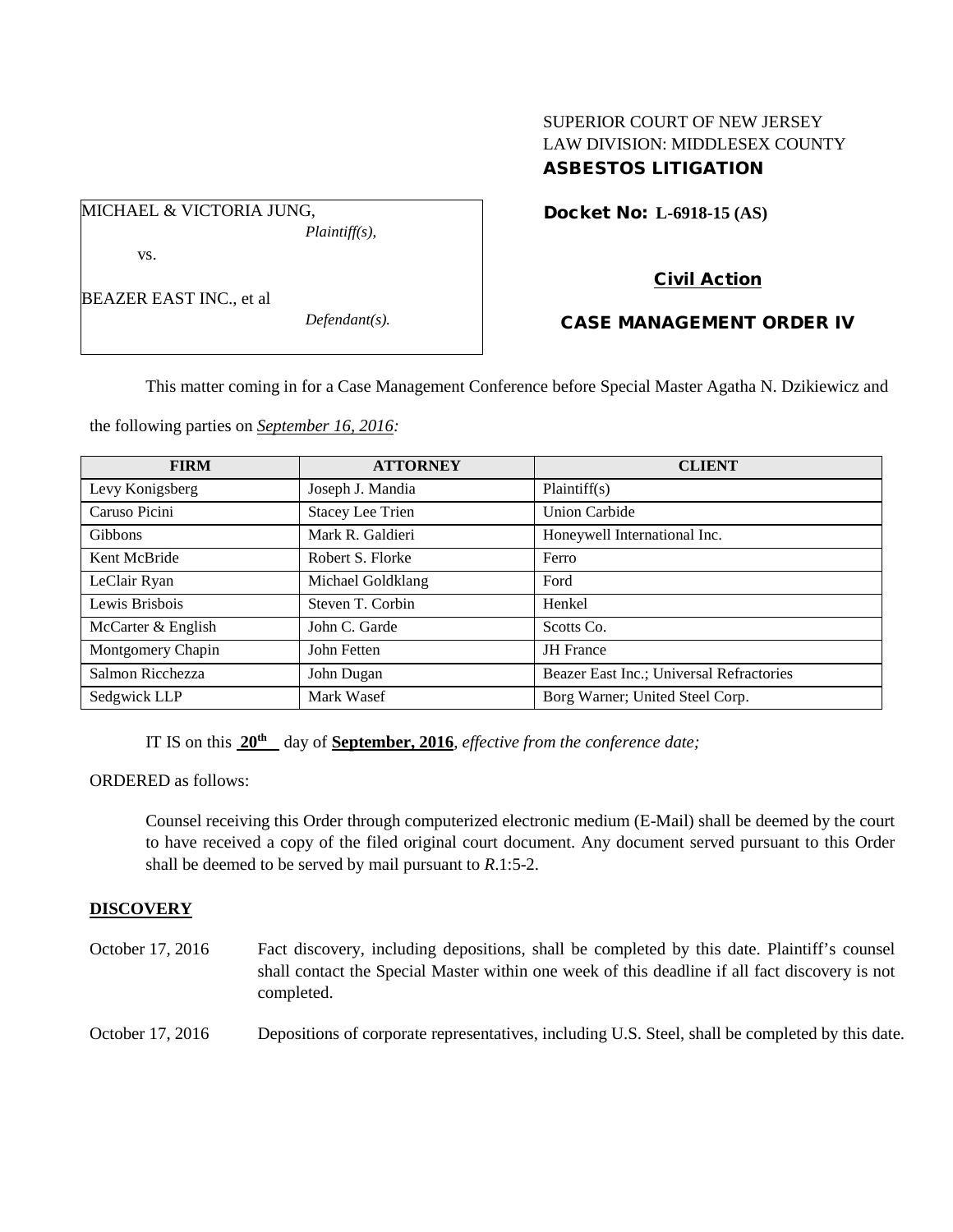## **EARLY SETTLEMENT**

October 31, 2016 Settlement demands shall be served on all counsel and the Special Master by this date.

## **DISPOSITIVE MOTION PRACTICE**

| December 16, 2016  | Plaintiff's counsel shall advise, in writing, of intent not to oppose motions by this date. |
|--------------------|---------------------------------------------------------------------------------------------|
| January 6, 2017    | Dispositive motions shall be filed no later than this date.                                 |
| February 3, $2017$ | Last return date for dispositive motions.                                                   |

## **MEDICAL DEFENSE**

November 30, 2016 Defendants shall identify its medical experts and serve medical reports, if any, by this date. **In addition, defendants shall notify plaintiff's counsel (as well as all counsel of record) of a joinder in an expert medical defense by this date.**

#### **LIABILITY EXPERT REPORTS**

- October 17, 2016 Plaintiff shall identify its liability experts and serve liability expert reports or a certified expert statement by this date or waive any opportunity to rely on liability expert testimony.
- November 23, 2017 Defendants shall identify its liability experts and serve liability expert reports, if any, by this date or waive any opportunity to rely on liability expert testimony.

#### **ECONOMIST EXPERT REPORTS**

- October 17, 2016 Plaintiff shall identify its expert economists and serve expert economist report(s), if any, by this date or waive any opportunity to rely on economic expert testimony.
- November 23, 2016 Defendants shall identify its expert economists and serve expert economist report(s), if any, by this date or waive any opportunity to rely on economic expert testimony.

#### **EXPERT DEPOSITIONS**

December 16, 2016 Expert depositions shall be completed by this date. To the extent that plaintiff and defendant generic experts have been deposed before, the parties seeking that deposition in this case must file an application before the Special Master and demonstrate the necessity for that deposition. To the extent possible, documents requested in a deposition notice directed to an expert shall be produced three days in advance of the expert deposition. The expert shall not be required to produce documents that are readily accessible in the public domain.

#### **PRE-TRIAL AND TRIAL**

December 7, 2016 @ 10:00am Settlement conference. All defense counsel shall appear with authority to negotiate settlement and have a representative authorized to negotiate settlement available by phone. Any request to be excused from the settlement conference shall be made to the Special Master no later than 4:00pm of the day prior to the conference.

\_\_\_\_\_\_\_\_\_\_\_\_\_\_\_\_\_\_\_\_\_\_\_\_\_\_\_\_\_\_\_\_\_\_\_\_\_\_\_\_\_\_\_\_\_\_\_\_\_\_\_\_\_\_\_\_\_\_\_\_\_\_\_\_\_\_\_\_\_\_\_\_\_\_\_\_\_\_\_\_\_\_\_\_\_\_\_\_\_\_\_\_\_\_\_\_\_\_\_\_\_\_\_\_\_\_\_\_\_\_